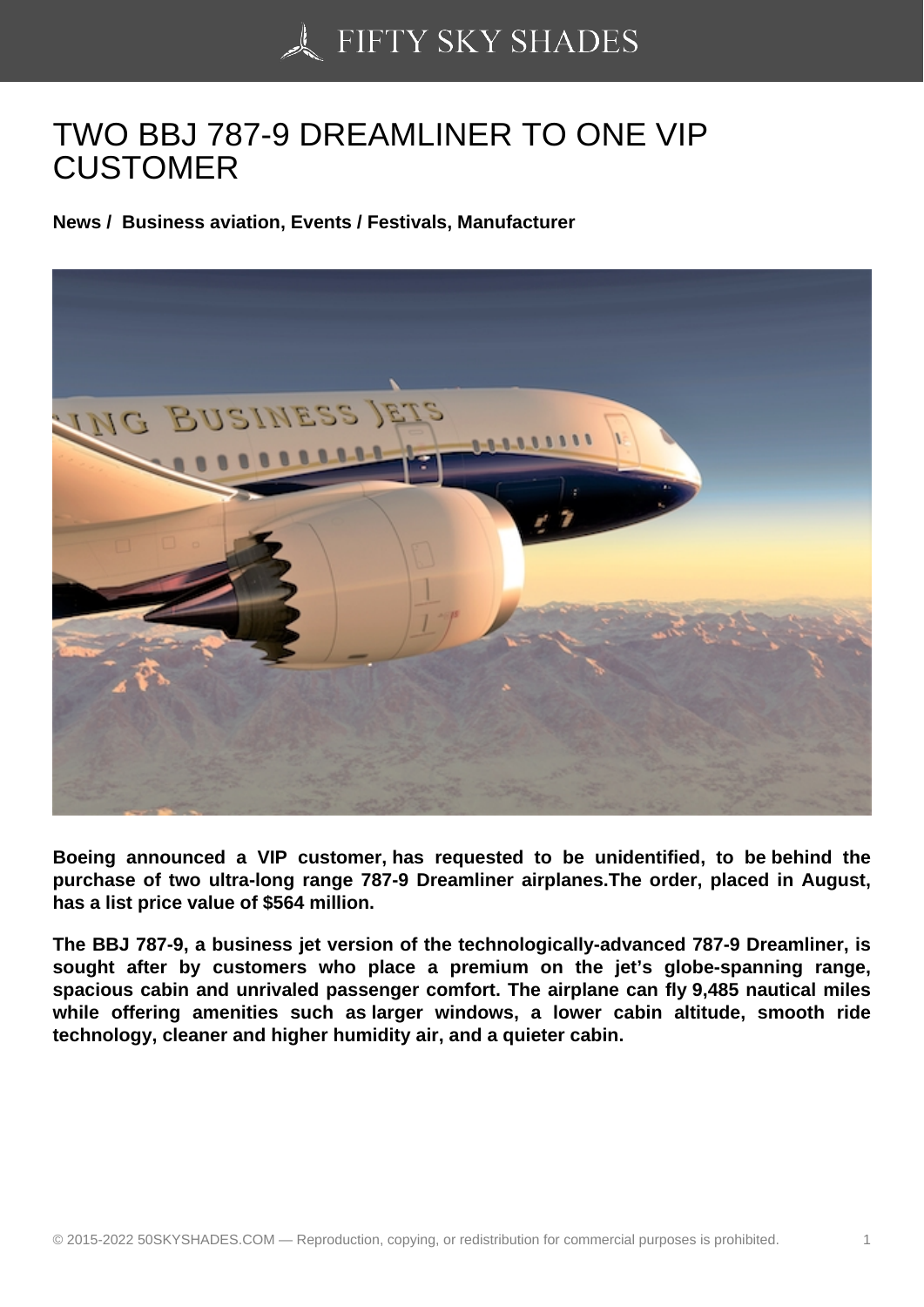

"The BBJ 787-9 offers our most discerning customers the ability to travel in ultimate comfort and fly directly to just about any city on earth. We're talking about London to Sydney or Tokyo to Cape Town. Our newest BBJ 787-9 customer can clearly see the possibilities and more," said Ihssane Mounir, senior vice president of Commercial Sales and Marketing for The Boeing Company. "With a total of 16 orders to date, the BBJ 787 program has won over other government and private customers who want to work, rest, and arrive refresh and ready for a productive day."

The BBJ 787-9 offers one of the most spacious cabins in the industry with 2,775 ft2 (257.8 m2) of space. The spacious cabin provides a large canvas for a range of interior design options to ensure ultimate comfort on those short or long-distance flights.

The BBJ 787 builds on the success of the 787 Dreamliner - the fastest-selling widebody airplane in history with more than 1450 orders from over 80 customers on six continents.